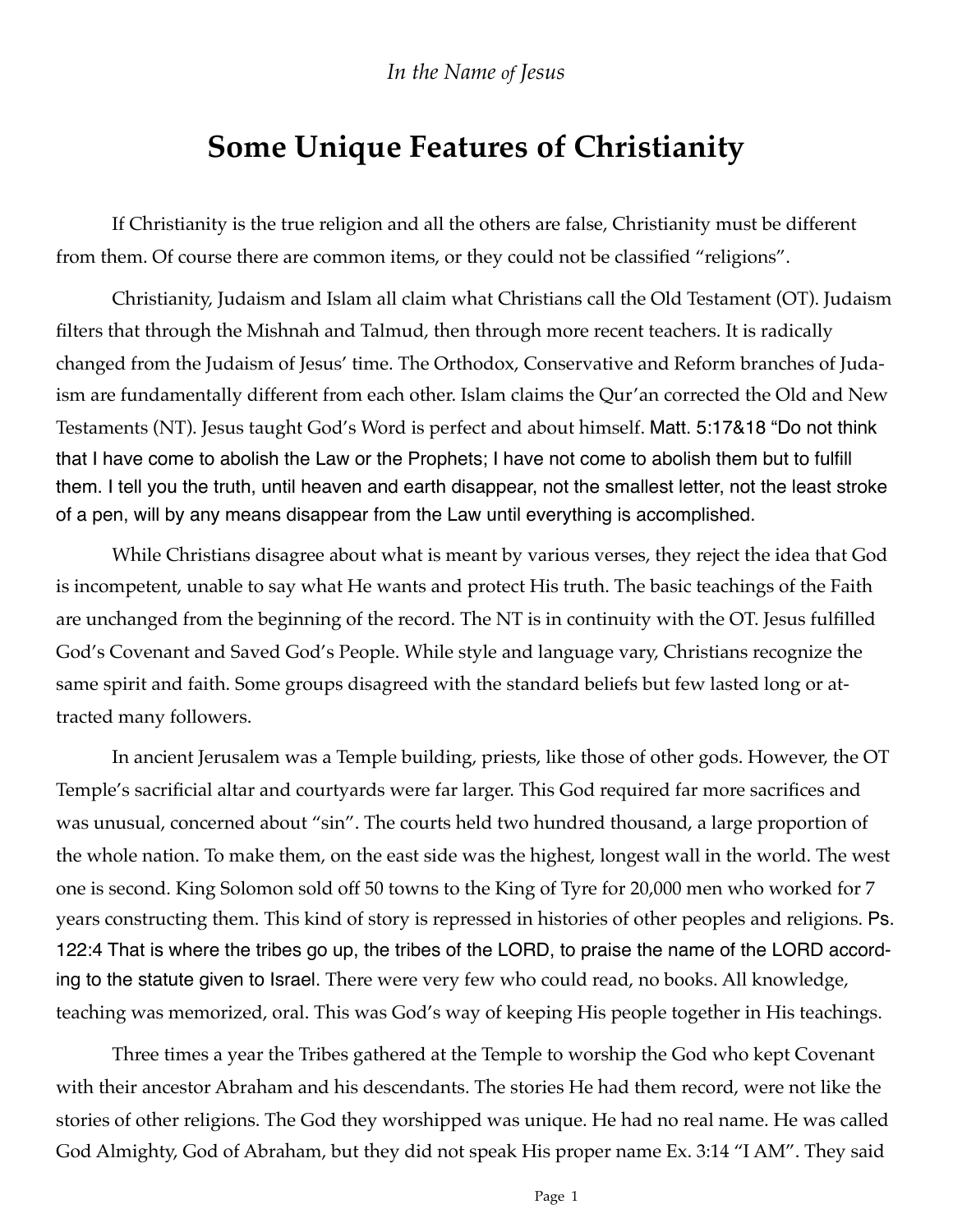"Lord". The Hebrew consonants of "I AM" and the vowels of "Lord" in English spell Jehovah, usually printed "LORD" in Bibles. Inside the Holy of Holies there was no statue, only the throne for God, the "Mercy Seat". "The Invisible" sat between cherubim, above the Ark of the Covenant, containing the tablets of the Ten Commandments. He was the only God with no name and no image! The only God with no beginning, no end - eternal - timeless, creator of time. The only God uncreated, creator of all. The only Holy Righteous God untouched by evil, causing no evil. The only "jealous" God, who forbid His worshippers from worshipping other gods. It was the only religion about sin and salvation. This God created people to love and to love Him. It was the only religion, where leaders regularly read God's messages to the people, the sacred words we know as the Old Testament. The rituals and legends of other religions were nothing like that. This God continually had His covenant, His Word of judgement and salvation, taught to His people.

People all over have gods and worship them. They look for blessings in their daily lives. People want to get what they want and avoid troubles. They try to control the gods with prayers and offerings. They do not want gods to interfere in their lives. They feel it is god's fault when evil happens. Some people who claim to be Christians have a "faith" like that. Jesus said on the day of Judgment, there will be people who claim Him as Lord that He will deny knowing, Matt. 7:23 and 25:41. People try to get god to do what they want. The real God arranges the affairs of life, this world, so His people will be Holy, Perfect, Righteous, what He wants, forever. He is Holy, Perfect, Righteous! We are not. That is what "sin" means. It is not being good or bad. Good people are imperfect, therefore "sinners" who need God to give them His Perfection, which they do not deserve and have not earned.

He is the only God who centers on Love. 1 John 4:16 "God is love. Whoever lives in love lives in God, and God in him", and many more verses. The LORD, God, interferes with those He created, chose, saved, individuals and whole nations. "I am the LORD, your God" Ex. 20. Deut:6:5 "Love the Lord, your God with all your heart and with all your soul, and with all your might.". Lev. 10:18 "Love your neighbor as yourself". Jesus agreed Matt. 22:36. He said "If you love me, obey my commandments." John 14:15. When people do evil, He uses that for His judgment. "The fear of the LORD is the beginning of wisdom." Psalm 111:10 "Do not be afraid of those who kill the body but cannot kill the soul. Rather, be afraid of the One who can destroy both soul and body in hell." Mt 10:28

The covenant people were descendants of Abraham, but being a blood descendant did not keep one from being rejected, and being an outsider did not stop one from being included. It was the Faith of Abraham that counted: Genesis 15:6, Romans 4:3. Some OT verses seem to focus on the blood line yet the people saw Ethiopians and others in the Temple. Heroes of the faith included the Canaanite prostitute Rahab, the Moabite widow Ruth, the Ethiopian Queen of Sheba. He is creator God of every tribe and nation.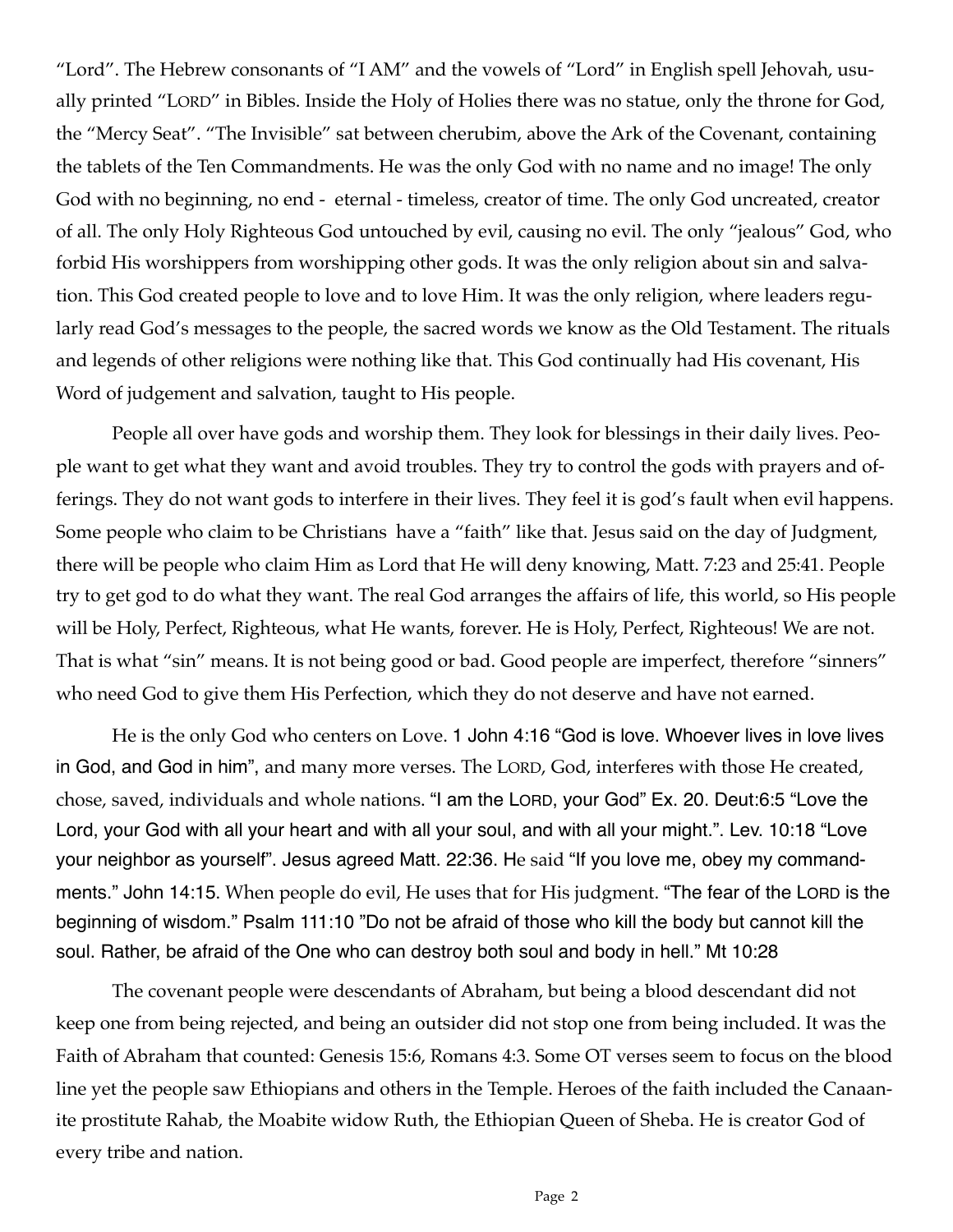The OT tells the story of God's creation and redemption of His Chosen People, Israel. Moses leading the Exodus from slavery in Egypt, the Covenant at Mt. Sinai. God called them to represent Him to the rest of the world as a nation of priests. He began the establishment of His Kingly rule in the House of David of Bethlehem, but all were signs preparing, pointing to their fulfillment in the Messianic Kingly Priest. Jesus led all people out of the domination of death. Sacrifices of lambs can not "pay" for sin but the sacrifice of the eternal Son of God shattered the power of evil. His resurrection brings new birth, life, in the Spirit of Holiness. He leads His People to carry the Good News of Salvation to all nations until He returns on the Last Day, announcing perfect Justice, the eternal destiny for each person.

This is the only "Missionary" religion. The other gods were local, national, did not claim to be for all people. Only Islam, an offshoot of the Bible, and Buddhism spread. Buddhism is anti-religion. It teaches there is no god, no heaven, no hell. It spread to places where the local gods were worse than nothing.

The local gods affirm their people are wonderful and great. The gods bless them because they deserve it. The Bible is exactly opposite, telling how imperfect Israel was, the leaders full of error. Only because God was divinely loving, merciful and forgiving were they blessed. They were blessed in order to pass those blessings on. God called His Chosen People, mediators, His representatives, to a lost world.

This is the only religion where the holy books condemn their own religious leaders. In other religions the books were written by the leaders and support their position and power. Without leadership and organization nothing survives over the generations. Some kind of "organized religion" is necessary because of the weakness of our human nature. God called Aaron to be High Priest. Jesus called the 12 disciples and set them up to be the leaders after He left. God knows we need leaders and they lead imperfectly. Jesus was crucified by great religious leaders not by criminals. The Bible contains everything all people need for salvation. It is God's perfect Word to us. He had it written in such a style that we can only truly understand it by the illumination of the Holy Spirit and by paying attention to the witness of His Spirit working in His people of all times and places.

This religion is about what God does to save the imperfect at the cost of His own self sacrifice. 2 Cor. 5:15 "He died for all, so that those who live might live no longer for themselves, but for him who died and was raised for them." Christianity centers in the cross of Jesus. His followers repent, surrender, are born again to a new life with the Spirit and power of God, transforming their mind, heart and soul unto eternal righteousness, holiness. They love and forgive as they have been forgiven and loved.